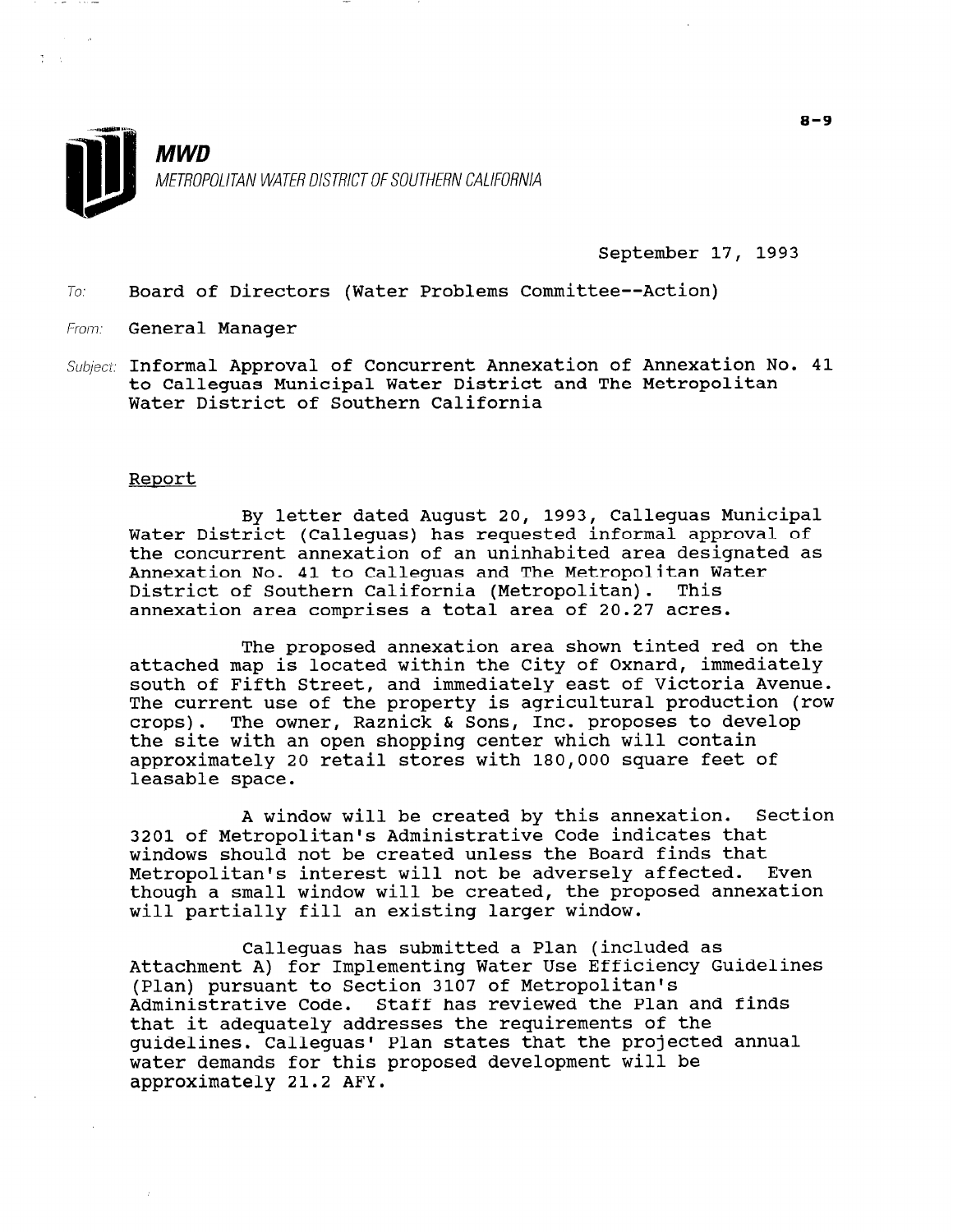The annexation charge has been calculated pursuant to Section 3300 of Metropolitan's Administrative Code. Utilizing the \$2,156.00 per acre rate and the sum of \$5,000.00 for processing costs, the annexation charge amount is \$48,702.12. This annexation is subject to the provisions of the California Environmental Quality Act (CEQA). CEQA will be complied with prior to the time that formal approval of this annexation is requested from Metropolitan. At that time, as required by CEOA, your Board will be requested to review and consider pertinent environmental documentation.

#### Board Committee Assiqnment

This letter is referred for action to the Water Problems Committee because of its authority to review and consider requests for annexation, pursuant to Administrative Code Sections 2481(g) and 3102.

#### Recommendation

#### WATER PROBLEMS COMMITTEE FOR ACTION.

It is recommended that your Board and any committees acting upon this request: (1) find that the interests of Metropolitan will not be adversely affected by the creation of the new resulting window; (2) approve the Plan for Implementing Water Use Efficiency Guidelines for this proposed annexation; and (3) give informal approval for the concurrent annexation of Annexation No. 41 to Calleguas and Metropolitan conditioned upon a cash payment to Metropolitan of the annexation charge of \$48,702.12 if completed by December 31, 1993, and at the then applicable rate if the annexation is completed after December 31, 1993, subject to such terms and conditions as may be fixed by your Board in granting formal consent to such annexation when a request therefor has been received.

ohn R. Wodraska

GWW/betb32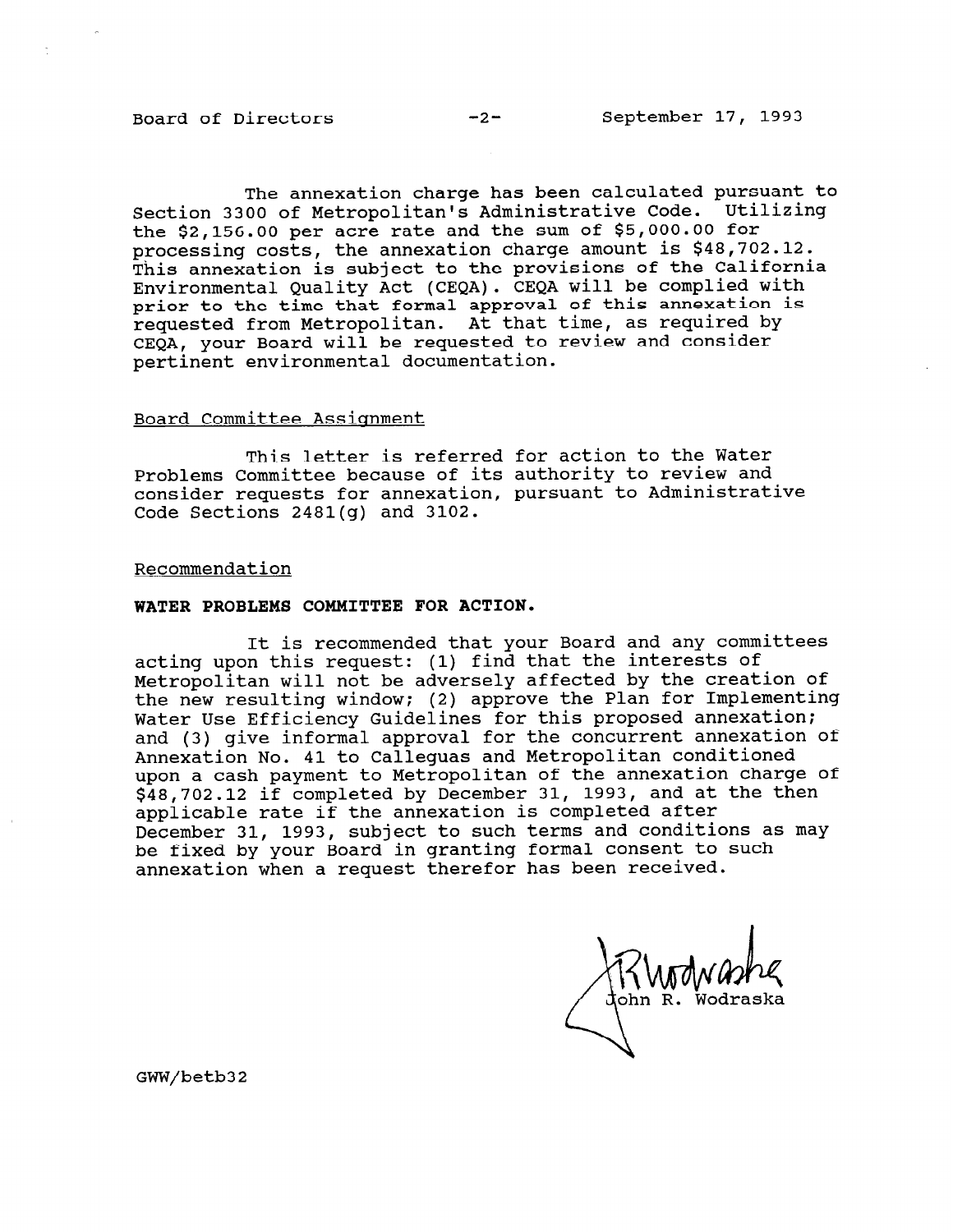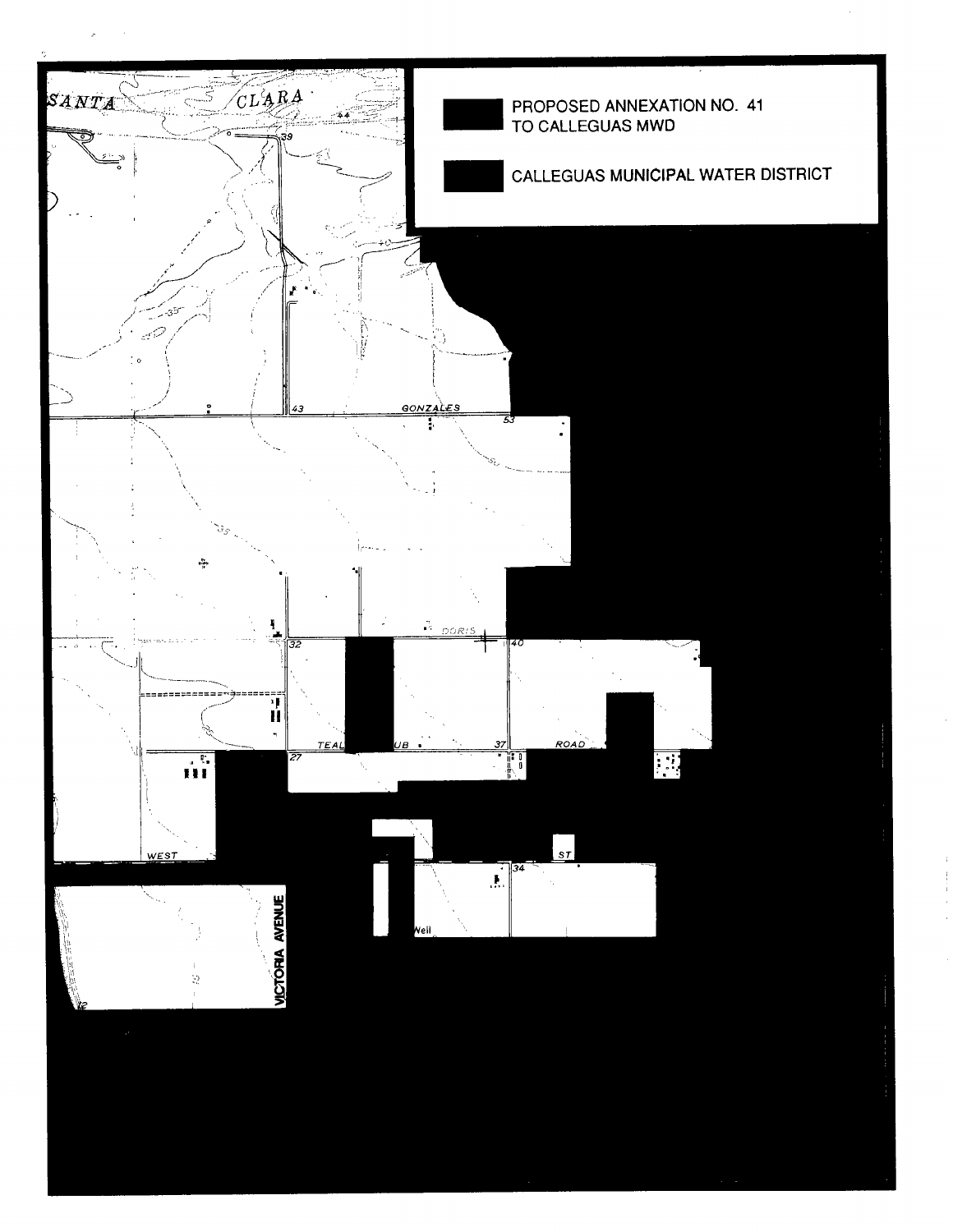#### IMPLEMENTATION PLAN

WATER USE EFFICIENCY GUIDELINES FOR THE ANNEXATION OF RANCH0 VICTORIA PLAZA TO CALLEGUAS MUNICIPAL WATER DISTRICT AND METROPOLITAN WATER DISTRICT OF SOUTHERN CALIFORNIA

## GENERAL DESCRIPTION OF ANNEXING AREA

Included in this annexation are Assessor Parcels 183-O-150- 260, 183-O-150-415, 183-O-150-425 and 183-O-150-430. Maps and legal descriptions are attached.

The property involved is example to calleguas Annexation No. 41. It consists of 20.27 acres located south of and adjacent to Fifth Street, east of and adjacent to Victoria Avenue in the Oxnard area. .\_

It is a policy of the City of Oxnard to require annexation of unincorporated land to Calleguas concurrently with the annexation of such land to the City. The annexation of the subject area to the City is scheduled to be considered by the Local Agency Formation Commission (LAX01 on September 14, 1962<br>1992

The site is in agricultural production (row crops) and is served is in agricultured production was experient and served irrigation water by an OII-Site water weil located an adjacent parcel. The annual usage as furnished by  $\sim$ 

City zoning upon annexation will be C-2-PD (General City zoning upon annexation will be C-2-PD (General Commercial, Planned Development). The proposed devel project, a retail shopping center, is to be constructed pursuant to the City's approved Planned Development Permit<br>No. 476 and Special Use Permit No. 1488.

 $T$  this proposed compatible with the C-2-PD  $\sim$ This proposed commercial use is compatible with the C-2zone, the City General Plan which designates the site as "Community Commercial" and the County General Plan which<br>shows the area as "Agricultural/Urban Reserve Overlay".

#### ANNUAL WATER USAGE

The projected annual demand for water after development is  $21.2$  AFY. This usage is based on a factor set forth in the Oxnard General Plan EIR and provided by the City of Oxnard<br>Planning Division for this type of commercial development.

The projected annual demand for water after development is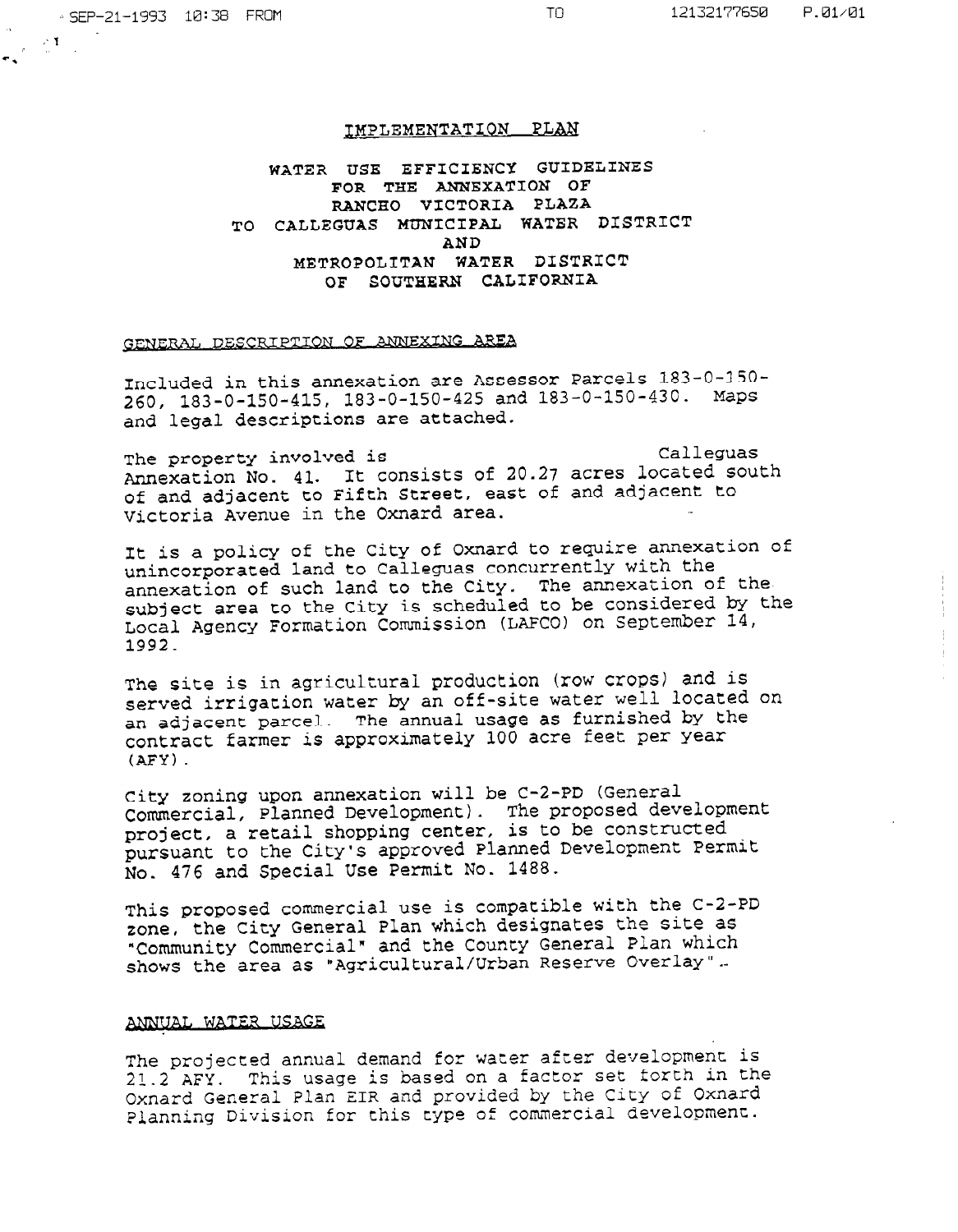Upon annexation to the Metropolitan Water District of Southern California (MWD)/Calleguas, the Rancho Victoria Plaza property will be connected to the City's water supply system. The City presently receives water from both the MWD/Calleguas water system-and local ground water supplied from the United Water Conservation District. The quality of local water supplies are not adequate to meet the standards established by the City without blendinq with imported water.

Water supplied by the City is blended at a two-to-one ratio, MWD/Calleguas-to-ground water. The Rancho Victoria Plaza project will receive this same blend, thus requiring approximately 14.1 AFY from MWD/Calleguas and  $7.1$  AY from local supplies. The water usage for the proposed development project is consistent with the City's 2020 General Plan Update and the accompanying Environmental Impact Report (EIR 88-3).

### CALLEGUAS WATER MANAGEMENT

#### PEAK WATER USAGE

#### Bard Reservoir

Calleguas owns and operates Lake Bard Reservoir, which Calieguas owns and operates hake bard Reservoir, whi has a capacity of 10,500 acre feet of water. Calleguas' system sets flows based on past system averages for its service area from MWD for a given 24-hour period and meets peak daily water demands from Lake Bard. Lake Bard and the Conejo Control Station are capable of delivering flows ranging from 3 to 200 cfs for short<br>periods of time.

Calleguas is presently constructing the first of five

Calleguas is presently constructing the first of five wells that are planned to be built within the North Las Posas Basin. Each well is designed to inject an estimated 1,000 acre-feet of pretreated water during the winter months for storage through MWD's seasonal storage program, and will then be extracted during the summer peak months, thereby offsetting peaking from MWD's system. Storage of 5,000 acre-feet of water would represent a six percent demand reduction by Callequas from MWD through the peak months based on current water demands.

The Cities of Oxnard and Camarillo, and Camrosa Water District have implemneted a similar program within their service areas that have significantly reduced summer peaking off of Calleguas' system.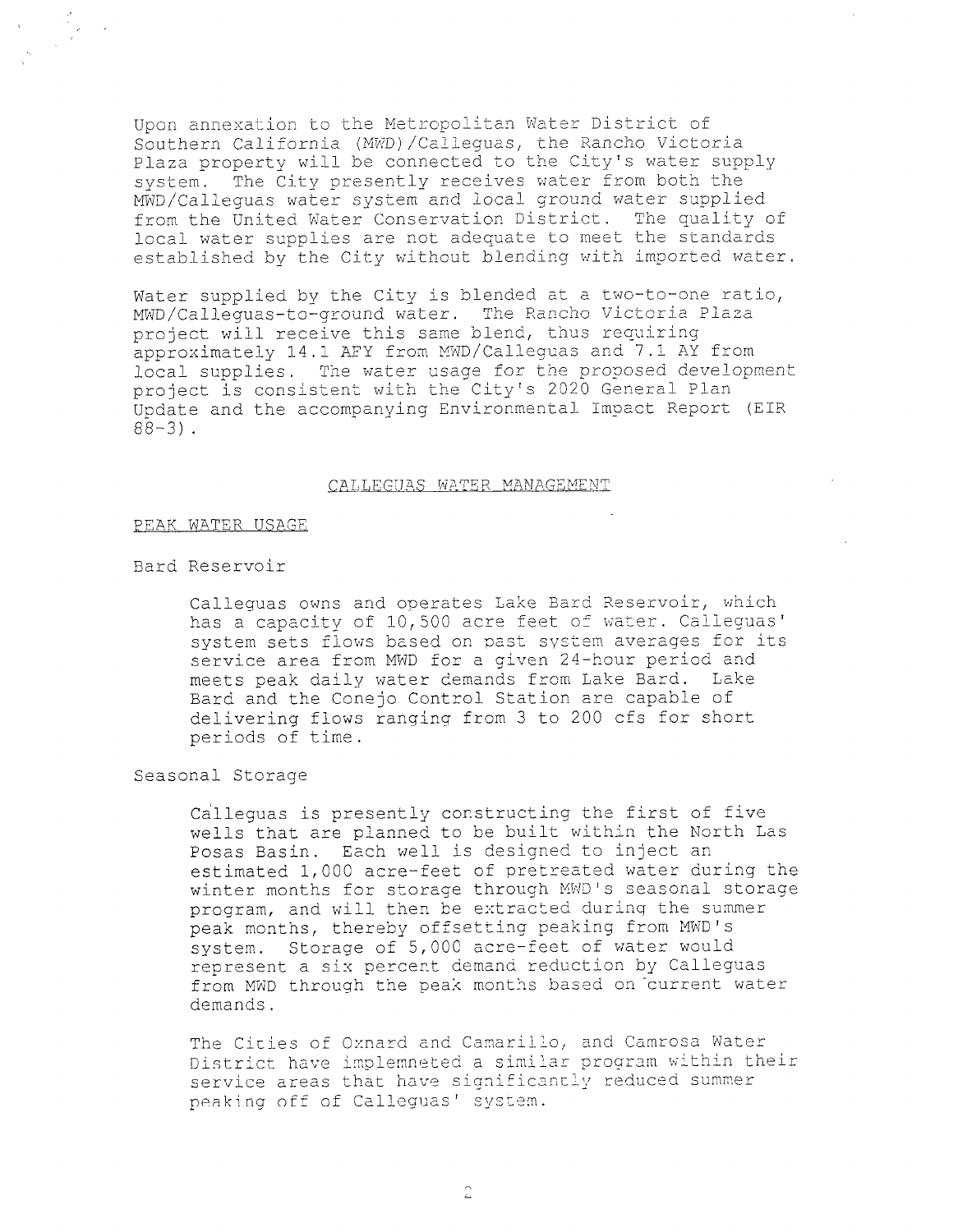## High and Low Flow Penalties

 $\frac{1}{2}$ 

In 1982, Calleguas revised Ordinance No. 12 (water service) to penalize its purveyors for peaking off Calleguas' system. In 1987, Calleguas included a penalty based on low flow. Both penalties were imposed to direct purveyors to their responsibility to increase water storage within their service areas.

Brackish Groundwater Treatment

Calleguas is supportive of a Brackish Groundwater Reclamation Study conducted by Boyle Engineering for MWD that developed several case studies of potential projects. Two of those case studies involve groundwater basins within Calleguas' service area. These potential projects could reclaim approximately 13,000 AFY as outlined in the Boyle study. Calleguas will provide financial support for brackish groundwater desalinization projects within its service area.

Local Area Water Management

Water demands (peaking) from the MWD/Calleguas system can be effectively managed through the inter-connection systems of Callequas and the City Of Oxnard.

The Oxnard distribution system has the ability to increase water deliveries from several sources to offset peaking:

- . Seasonal storage ground water extraction from the upper Oxnard aquifer
- . Ground water extraction from the Fox Canyon aquifer
- Direct delivery from the United Water Conservation District
- . Drawing from the 18 million gallon terminal storage Springville Reservoir which is owned by Callegues

The City of Oxnard has completed its third year of the Seasonal Storage Program. During the third year of participation, Oxnard directly injected 1,211.6 acre feet of water during the winter months, and will expend the stored water during the peak summer months.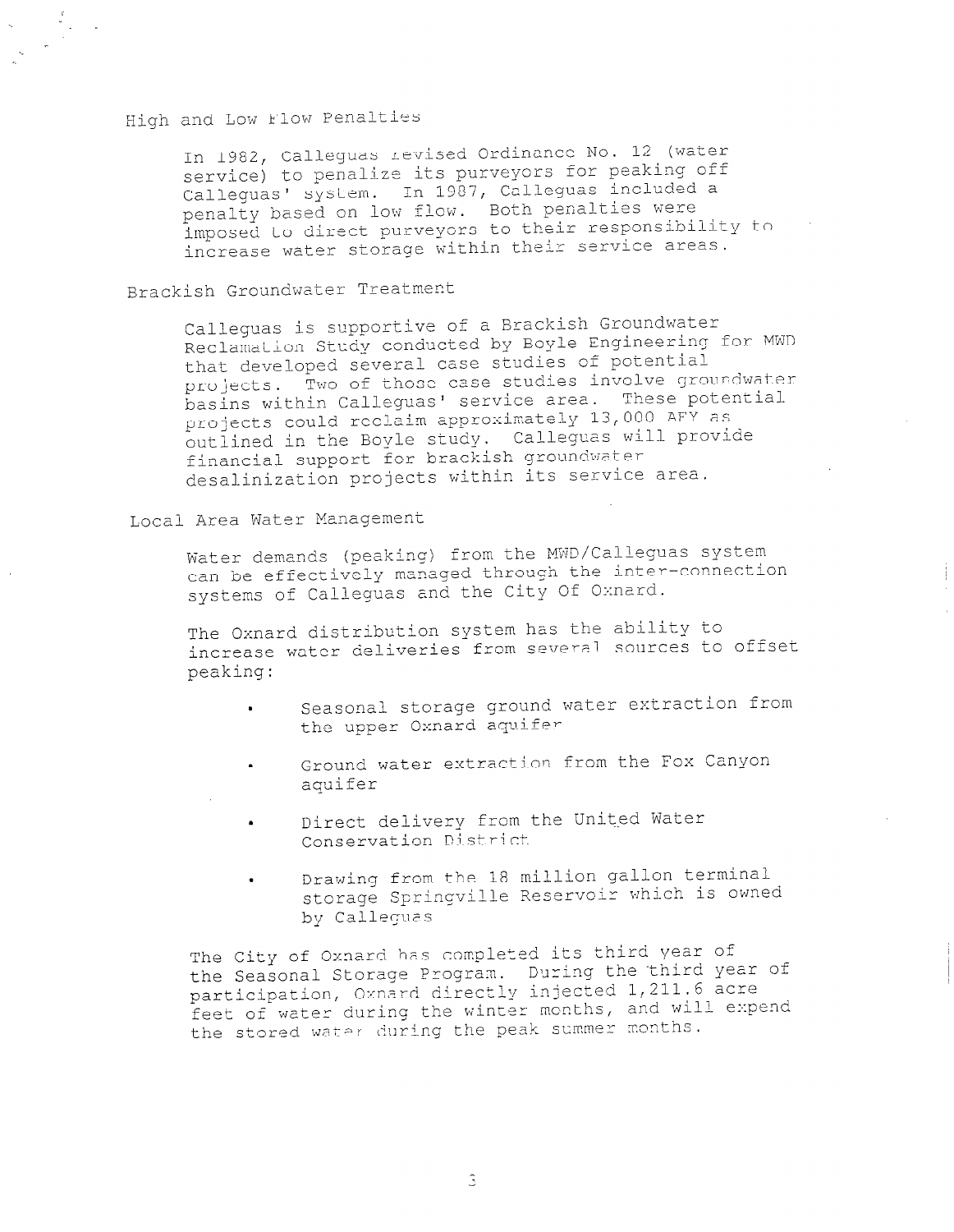#### WATER CONSERVATION

Additional water demands placed on MWD will be minimized by incorporating the following conservation measures.

Calleguas:

 $\frac{1}{2}$  ,  $\frac{1}{2}$  ,  $\frac{1}{2}$ 

Calleguas participates in the Ventura County Water Conservation Management Plan, which is the only Countywide water conservation program in the State. This program is well recognized throughout the State as a positive effort for water management. The program is funded by Calleguas, two other water wholesalers in Ventura County, and the County of Ventura.

- Urban water conservation measures include landscape, educational, commercial/industrial and public information programs.
	- . Agriculture water conservation measures include educational activities and On-farm Conservation Measures Coordination.

Calleguas also participates in the Mobile Irrigation Laboratory Program of Ventura County, which is funded by the State Department of Water Resources, MWD, Calleguas, two other water wholesalers in Ventura County, and other special districts in Ventura County. The program provides training courses and on-site audits of irrigation systems for large turf areas and agriculture to maximize efficient use of water for agriculture to maximize efficient use of water for<br>irrigation.

The Board of Directors of Calleguas adopted Resolution The Board of Directors of Calleguas adopted Resort No. 772, requiring installation of ultra-low water<br>consumption plumbing fixtures in new construction. consumption plumbing lixedies in hew construction. These standards apply in the City of Oxnal

Calleguas also p,,ti ynT-ides residential water conservation Calleguas also provides residential water conservat

The City of Oxnard has developed several conserv measures which apply within the City and to lands annexed to the City. Through the Building Department it has introduced the ultra low flush toilets (1.6 gallons per flush) and water conserving fixtures (2 1/2 gallons per minute) for all new construction, redevelopment and rehabilitation projects.

With respect to the annexing area and Best Management Practices (BMP), the builder of Rancho Victoria Plaza agrees to: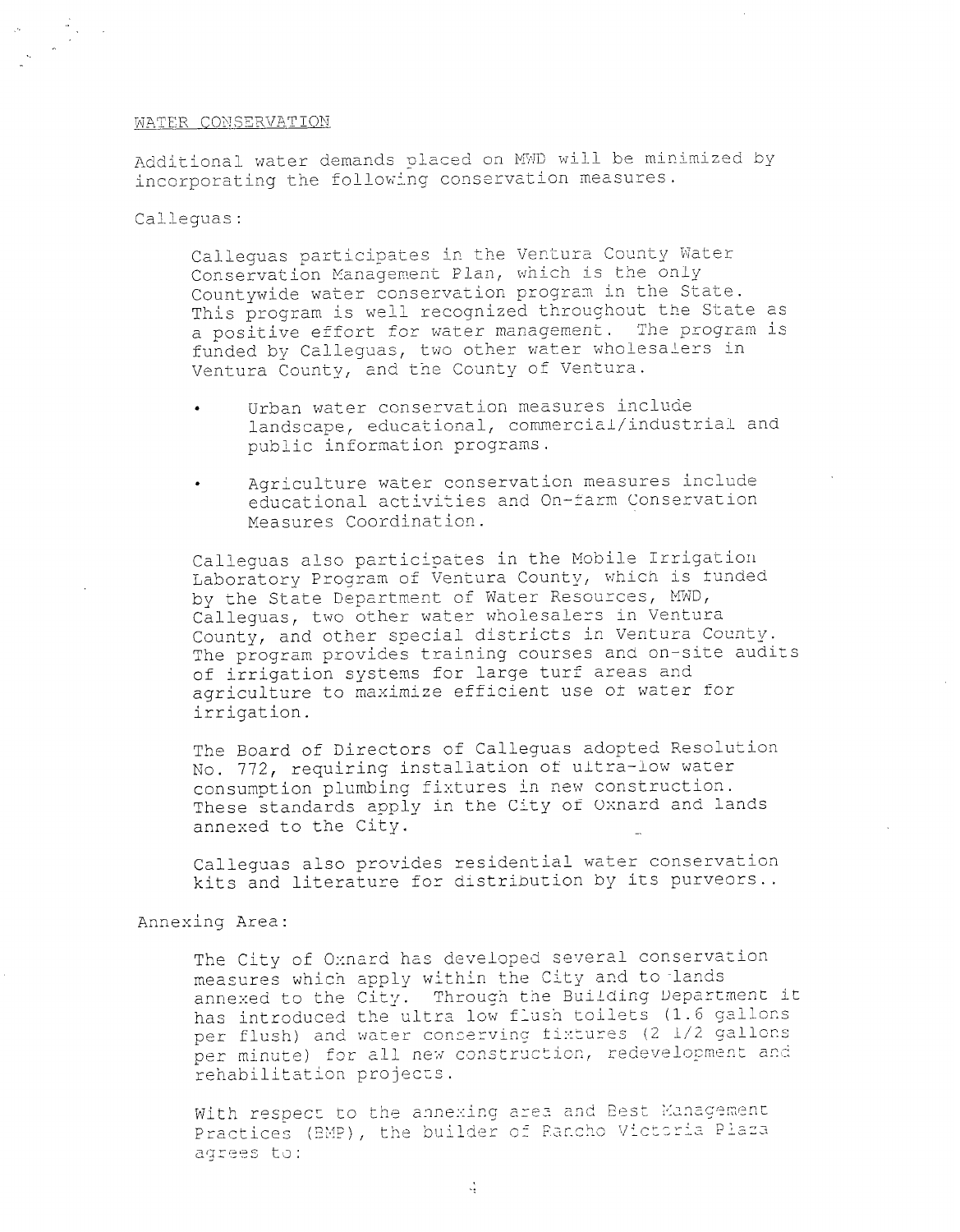- 1. Comply with all City of Oxnard Building Department standards for use of water saving devices in the project buildings.'
- 2. Provide individual metering of all buildings in the project to better control water usage monitoring.
- 3. Maximize use of drought resistant materials in the overall landscape plan and reduce turf areas for the project.
- 4. Monitor medians and site water by installing sensors that can override automatic irrigation timers.
- 5. During the construction phase 02 work, construction water will be provided by the on-site well.
- City Planning Commission Resolution No. 7629 approving Special Use Permit No. 1488 contains these specific conditions relating to water conservation.

#### RECLAIMED WATER

### Calleguas:

The Board of D irectors cf Calleguas adopted Resolut ion The Board of Directors of Calleguas adopted was No. 773 promoting the use of reclaimed wastewater supplies within the District. Calleguas requires that its purveyors develop the use of reclaimed wastewater for green belts and large turf irrigation. At present, approximately 869 AFY of reclaimed wastewater is sold to golf courses within Calleguas' service area with an additional 1,500 AFY to be made available in the next two years.

Calleguas' Board of Directors have approved the Calleguas' Board of Directors have approved the construction of a reclaimed water line in the Oak Park/North Ranch area. It is anticipated that upon completion of the project, approximately 1,300 acre feet of reclaimed water will be delivered to the area. The first phase of construction is proposed for the Fall of 1992 with completion by the end of 1993. Calleguas will also pursue reclamation projects in conjunction with its purveyors throughout their service areas.

#### Annexing Area:

The City of Oxnard's Wastewater Treatment Plant is not presently used for water reclamation and reuse. The City Council has directed that water reclamation be a priority and the City will be issuing a Request for Proposal (RFP) for use of reclaimed water this year.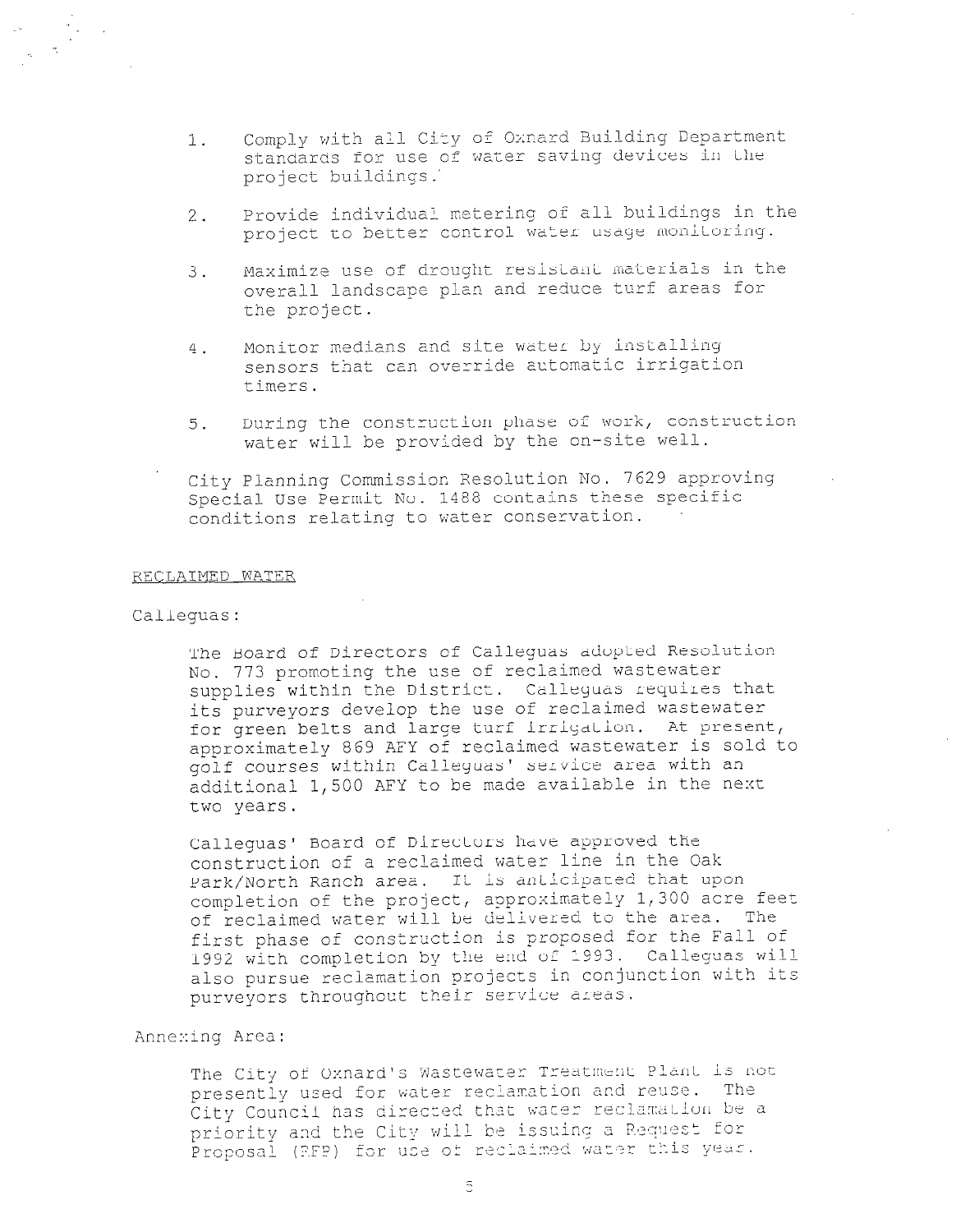#### WATER DELIVERY CURTAILMENT

### Callequas:

Calleguas has an integrated water delivery system which allows all areas in its service area to receive water from two alternative sources of water. The main source is from MUI) via Jensen Treatment Plant and Distribution System.

The second source of water is from Lake Eard Reservoir which is used for system peeking and emergency storage. Lake Bard's storage capacity (10,500 acre feet) is adequate to supply water for total system usage for periods of 15 to 20 days at maximum demands during summer and in excess of 45 days during winter months. In addition to Lake Bard, Calleguas has seven reservoirs with a combined storage capacity of 42 million gallons.

Several of Callequas' purveyors extract water from the local groundwater basins within Calleguas' service area. In the event of an emergency curtailment of water from MWD as a result of a major facility failure that is longer in duraton than previously stated, the District could impose a water rationing plan and request its purveyors to increase their groundwater production to extend the District 's reservoir reserves for other areas that do not have groundwater supplies.

#### Annexing Area:

The Rancho Victoria Plaza project will be served by the City of Oxnard which, as a purveyor of Callequas water is subject to the conservation measures detailed above. Oxnard has access to alternative sources of supply through extraction of groundwater or purchase directly from the United Water Conservation District.

#### CAPITAL CONSTRUCTION CHARGE

#### Calleguas:

In 1980, Calleguas imposed a capital construction charge for all new development within its service area. The charge was established to raise the funds necessary to build additional facilities consistent with the Master Plan of improvements approved by the Board of Directors and required to serve growth within Calleguas.

Additionally, Calleguas has assessed a capital construction water rate charge to its purveyors based on water usage to augment the capital construction program. The Master Plan identifies the facilities that will be constructed to meet its future water demands.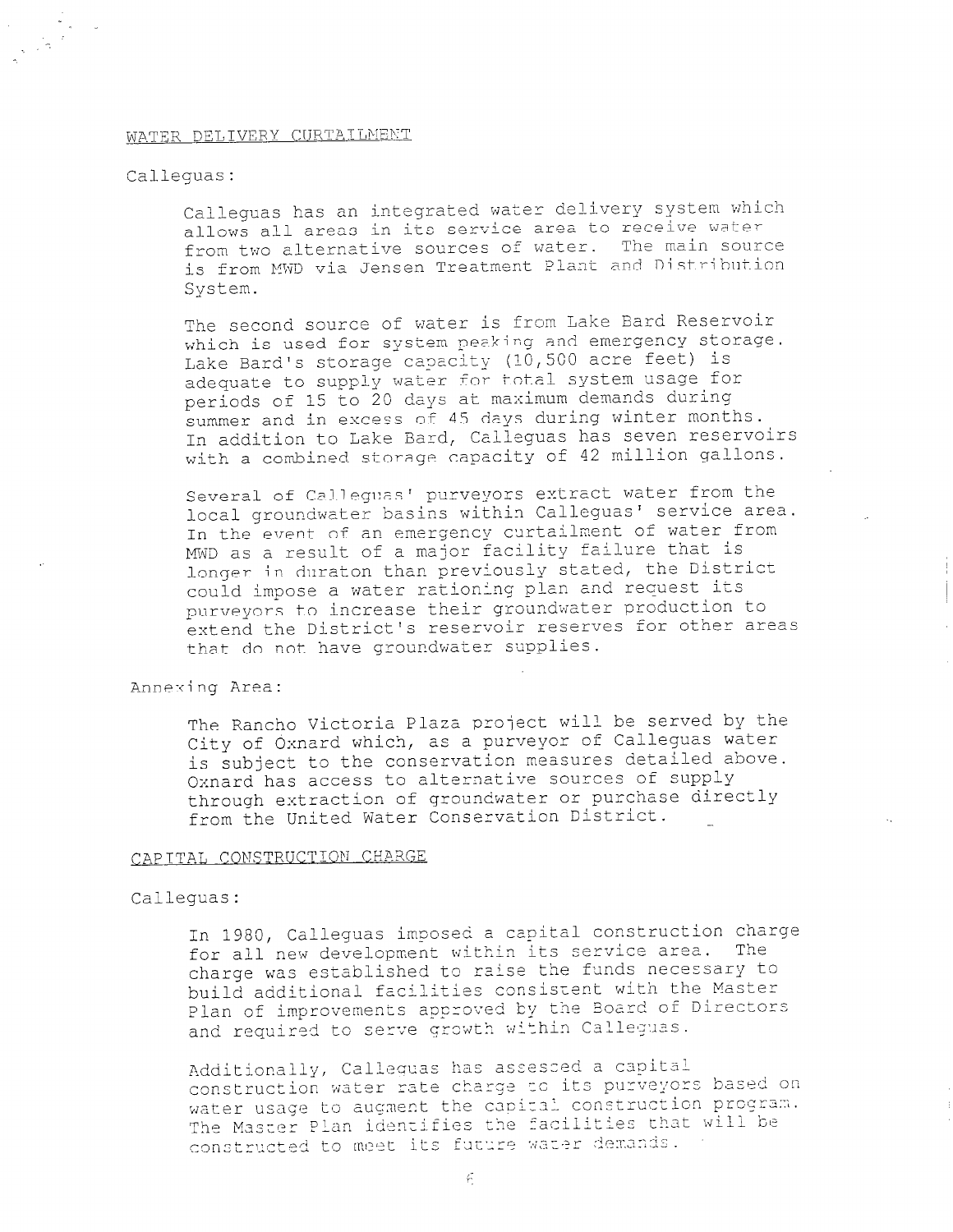The City of Oxnard and Calleguas are cooperating on the planning and extension of facilities needed to purvey Calleguas water to the City's service area and delivery system. The construction of facilities to implement the City's Master Plan of water improvements is provided primarily from connection fees and other water system revenues.

## URBAN CONSERVATION BEST MANAGEMENT PRACTICES

To the extent practicable to do so, within the limits of its authority and jurisdiction, Calleguas Municipal Water District intends to apply the Urban Conservation Best Management Practices as set out in Attachment A to this Implementation Plan.

### WATER USE EFFICIENCY GUIDELINES

To the extent practicable, the City of Oxnard and Rancho Victoria Plaza shall comply with the following requirements of the Metropolitan Water District of Southern California (hereinafter "Metropolitan"), and Calleguas Municipal Water District  $(hereinafter "Callequas");$ 

A. Reclaimed wastewater or other non-potable water shall be used on all golf courses; decorative lakes; and other landscaped areas exceeding one (1) acre, including multi-family complexes, commercial and industrial developments, and similar areas. Reclaimed wastewater and other non-potable water shall be used for industrial processes and other suitable uses. If such supplies do not presently exist, a dual distribution system shall be constructed to accommodate such supplies when they become available in the future.

B. Although it is not anticipated that there be any homes on this particular parcel since a retail shopping center is planned, in the event that homes are constructed on the property, at least one model home constructed in each new development within the annexed area shall demonstrate a water-conserving landscape.

#### COMPLIANCE

A. Calleguas accepts the responsibility for assuring compliance with the provisions of Metropolitan's Water Use Efficiency Guidelines as indicated in this Plan and shall report to Metropolitan regarding such compliance.

Dated: September 17, 1993.

CALLEGUAS MUNICIPAL WATER DISTRICT

 $B_{17}$ 

Donald  $R<sub>s</sub>$